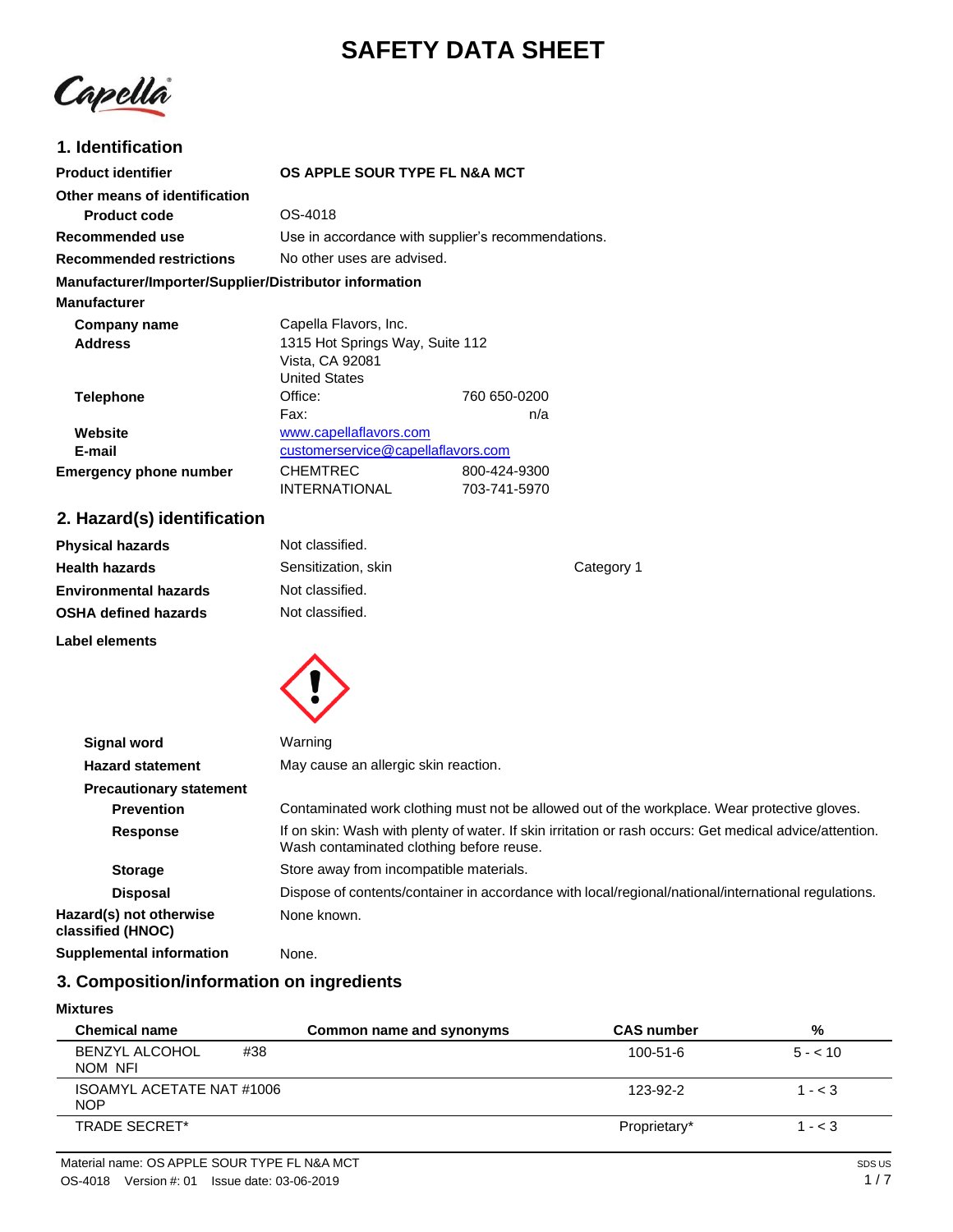| <b>Chemical name</b>                     | Common name and synonyms | <b>CAS number</b> | %          |
|------------------------------------------|--------------------------|-------------------|------------|
| <b>GERANIOL, NAT</b><br>NOP.<br>#1010    |                          | 106-24-1          | < 0.2      |
| #86 NOM<br><b>HEXENOL CIS-3</b>          |                          | 84961-46-6        | < 0.2      |
| Other components below reportable levels |                          |                   | $90 - 100$ |

Other components below reportable levels

\*Designates that a specific chemical identity and/or percentage of composition has been withheld as a trade secret.

#### **4. First-aid measures**

| <b>Inhalation</b>                                                            | Move to fresh air. Call a physician if symptoms develop or persist.                                                                                                                 |
|------------------------------------------------------------------------------|-------------------------------------------------------------------------------------------------------------------------------------------------------------------------------------|
| <b>Skin contact</b>                                                          | Remove contaminated clothing immediately and wash skin with soap and water. In case of<br>eczema or other skin disorders: Seek medical attention and take along these instructions. |
| Eye contact                                                                  | Rinse with water. Get medical attention if irritation develops and persists.                                                                                                        |
| Ingestion                                                                    | Rinse mouth. Get medical attention if symptoms occur.                                                                                                                               |
| <b>Most important</b><br>symptoms/effects, acute and<br>delayed              | May cause an allergic skin reaction. Dermatitis. Rash.                                                                                                                              |
| Indication of immediate<br>medical attention and special<br>treatment needed | Provide general supportive measures and treat symptomatically. Keep victim under observation.<br>Symptoms may be delayed.                                                           |
| <b>General information</b>                                                   | Ensure that medical personnel are aware of the material(s) involved, and take precautions to<br>protect themselves. Wash contaminated clothing before reuse.                        |
| 5. Fire-fighting measures                                                    |                                                                                                                                                                                     |
| Suitable extinguishing media                                                 | Water fog. Foam. Dry chemical powder. Carbon dioxide (CO2).                                                                                                                         |
| Unsuitable extinguishing<br>media                                            | Do not use water jet as an extinguisher, as this will spread the fire.                                                                                                              |
| Specific hazards arising from<br>the chemical                                | During fire, gases hazardous to health may be formed.                                                                                                                               |
| Special protective equipment<br>and precautions for firefighters             | Self-contained breathing apparatus and full protective clothing must be worn in case of fire.                                                                                       |
| <b>Fire fighting</b><br>equipment/instructions                               | Move containers from fire area if you can do so without risk.                                                                                                                       |
| <b>Specific methods</b>                                                      | Use standard firefighting procedures and consider the hazards of other involved materials.                                                                                          |
| <b>General fire hazards</b>                                                  | No unusual fire or explosion hazards noted.                                                                                                                                         |
|                                                                              |                                                                                                                                                                                     |

#### **6. Accidental release measures**

| <b>Personal precautions,</b><br>protective equipment and<br>emergency procedures | Keep unnecessary personnel away. Keep people away from and upwind of spill/leak. Wear<br>appropriate protective equipment and clothing during clean-up. Avoid breathing mist/vapors. Do<br>not touch damaged containers or spilled material unless wearing appropriate protective clothing.<br>Ensure adequate ventilation. Local authorities should be advised if significant spillages cannot be<br>contained. For personal protection, see section 8 of the SDS. |
|----------------------------------------------------------------------------------|---------------------------------------------------------------------------------------------------------------------------------------------------------------------------------------------------------------------------------------------------------------------------------------------------------------------------------------------------------------------------------------------------------------------------------------------------------------------|
| <b>Methods and materials for</b><br>containment and cleaning up                  | Large Spills: Stop the flow of material, if this is without risk. Dike the spilled material, where this is<br>possible. Absorb in vermiculite, dry sand or earth and place into containers. Following product<br>recovery, flush area with water.                                                                                                                                                                                                                   |
|                                                                                  | Small Spills: Wipe up with absorbent material (e.g. cloth, fleece). Clean surface thoroughly to<br>remove residual contamination.                                                                                                                                                                                                                                                                                                                                   |
|                                                                                  | Never return spills to original containers for re-use. For waste disposal, see section 13 of the SDS.<br>Avoid discharge into drains, water courses or onto the ground.                                                                                                                                                                                                                                                                                             |
| <b>Environmental precautions</b>                                                 |                                                                                                                                                                                                                                                                                                                                                                                                                                                                     |
| 7. Handling and storage                                                          |                                                                                                                                                                                                                                                                                                                                                                                                                                                                     |
| <b>Precautions for safe handling</b>                                             | Avoid breathing mist/vapors. Avoid contact with eyes, skin, and clothing. Avoid prolonged<br>exposure. Provide adequate ventilation. Wear appropriate personal protective equipment. Observe<br>good industrial hygiene practices.                                                                                                                                                                                                                                  |
| Conditions for safe storage,<br>including any incompatibilities                  | Store in tightly closed container. Store away from incompatible materials (see Section 10 of the<br>SDS).                                                                                                                                                                                                                                                                                                                                                           |

#### **8. Exposure controls/personal protection**

#### **Occupational exposure limits**

The following constituents are the only constituents of the product which have a PEL, TLV or other recommended exposure limit. At this time, the other constituents have no known exposure limits.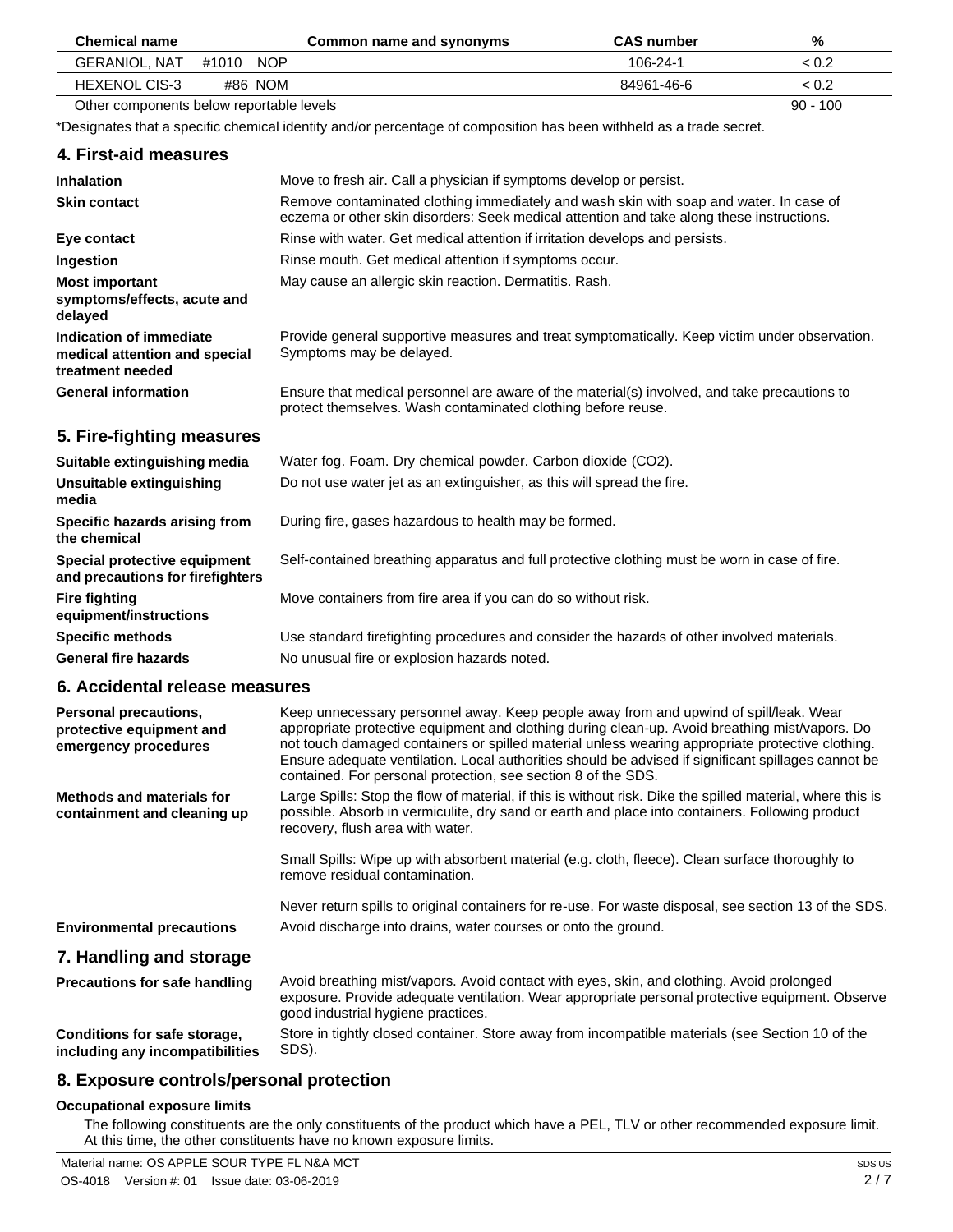| <b>Components</b>                                           | US. OSHA Table Z-1 Limits for Air Contaminants (29 CFR 1910.1000)<br><b>Type</b>                                                                                                                                                                                                                                                                                   | Value                                                                                    |
|-------------------------------------------------------------|--------------------------------------------------------------------------------------------------------------------------------------------------------------------------------------------------------------------------------------------------------------------------------------------------------------------------------------------------------------------|------------------------------------------------------------------------------------------|
| <b>ISOAMYL ACETATE NAT</b><br>#1006 NOP (CAS<br>$123-92-2)$ | PEL                                                                                                                                                                                                                                                                                                                                                                | 525 mg/m3                                                                                |
|                                                             |                                                                                                                                                                                                                                                                                                                                                                    | $100$ ppm                                                                                |
| US. ACGIH Threshold Limit Values                            |                                                                                                                                                                                                                                                                                                                                                                    |                                                                                          |
| <b>Components</b>                                           | <b>Type</b>                                                                                                                                                                                                                                                                                                                                                        | Value                                                                                    |
| <b>ISOAMYL ACETATE NAT</b><br>#1006 NOP (CAS<br>$123-92-2)$ | <b>STEL</b>                                                                                                                                                                                                                                                                                                                                                        | $100$ ppm                                                                                |
|                                                             | TWA                                                                                                                                                                                                                                                                                                                                                                | 50 ppm                                                                                   |
| US. NIOSH: Pocket Guide to Chemical Hazards                 |                                                                                                                                                                                                                                                                                                                                                                    |                                                                                          |
| <b>Components</b>                                           | <b>Type</b>                                                                                                                                                                                                                                                                                                                                                        | Value                                                                                    |
| <b>ISOAMYL ACETATE NAT</b><br>#1006 NOP (CAS<br>$123-92-2)$ | TWA                                                                                                                                                                                                                                                                                                                                                                | 525 mg/m3                                                                                |
|                                                             |                                                                                                                                                                                                                                                                                                                                                                    | $100$ ppm                                                                                |
|                                                             | US. Workplace Environmental Exposure Level (WEEL) Guides                                                                                                                                                                                                                                                                                                           |                                                                                          |
| <b>Components</b>                                           | <b>Type</b>                                                                                                                                                                                                                                                                                                                                                        | Value                                                                                    |
| <b>BENZYL ALCOHOL</b><br>#38 NOM NFI (CAS<br>$100-51-6$     | TWA                                                                                                                                                                                                                                                                                                                                                                | 44.2 mg/m3                                                                               |
|                                                             |                                                                                                                                                                                                                                                                                                                                                                    | 10 ppm                                                                                   |
| <b>Biological limit values</b>                              | No biological exposure limits noted for the ingredient(s).                                                                                                                                                                                                                                                                                                         |                                                                                          |
| Appropriate engineering<br>controls                         | Good general ventilation should be used. Ventilation rates should be matched to conditions. If<br>applicable, use process enclosures, local exhaust ventilation, or other engineering controls to<br>maintain airborne levels below recommended exposure limits. If exposure limits have not been<br>established, maintain airborne levels to an acceptable level. |                                                                                          |
| <b>Eye/face protection</b>                                  | Individual protection measures, such as personal protective equipment                                                                                                                                                                                                                                                                                              | Face shield is recommended. Wear safety glasses with side shields (or goggles).          |
| <b>Skin protection</b>                                      |                                                                                                                                                                                                                                                                                                                                                                    |                                                                                          |
| <b>Hand protection</b>                                      | Wear appropriate chemical resistant gloves.                                                                                                                                                                                                                                                                                                                        |                                                                                          |
| Other                                                       |                                                                                                                                                                                                                                                                                                                                                                    | Wear appropriate chemical resistant clothing. Use of an impervious apron is recommended. |
| <b>Respiratory protection</b>                               | In case of insufficient ventilation, wear suitable respiratory equipment.                                                                                                                                                                                                                                                                                          |                                                                                          |
| <b>Thermal hazards</b>                                      | Wear appropriate thermal protective clothing, when necessary.                                                                                                                                                                                                                                                                                                      |                                                                                          |
| <b>General hygiene</b><br>considerations                    | Always observe good personal hygiene measures, such as washing after handling the material<br>and before eating, drinking, and/or smoking. Routinely wash work clothing and protective<br>equipment to remove contaminants. Contaminated work clothing should not be allowed out of the<br>workplace.                                                              |                                                                                          |
| 9. Physical and chemical properties                         |                                                                                                                                                                                                                                                                                                                                                                    |                                                                                          |
| Appearance                                                  |                                                                                                                                                                                                                                                                                                                                                                    |                                                                                          |
| <b>Physical state</b>                                       | Liquid.                                                                                                                                                                                                                                                                                                                                                            |                                                                                          |
| Form                                                        | Liquid.                                                                                                                                                                                                                                                                                                                                                            |                                                                                          |
| Color                                                       | Not available.                                                                                                                                                                                                                                                                                                                                                     |                                                                                          |
| Odor                                                        | Not available.                                                                                                                                                                                                                                                                                                                                                     |                                                                                          |
| <b>Odor threshold</b>                                       | Not available.                                                                                                                                                                                                                                                                                                                                                     |                                                                                          |
| pH                                                          | Not available.                                                                                                                                                                                                                                                                                                                                                     |                                                                                          |
| Melting point/freezing point                                | 4.64 °F (-15.2 °C) estimated                                                                                                                                                                                                                                                                                                                                       |                                                                                          |
| Initial boiling point and boiling<br>range                  | 401.54 °F (205.3 °C) estimated                                                                                                                                                                                                                                                                                                                                     |                                                                                          |
| <b>Flash point</b>                                          | > 200.0 °F (> 93.3 °C) Closed Cup                                                                                                                                                                                                                                                                                                                                  |                                                                                          |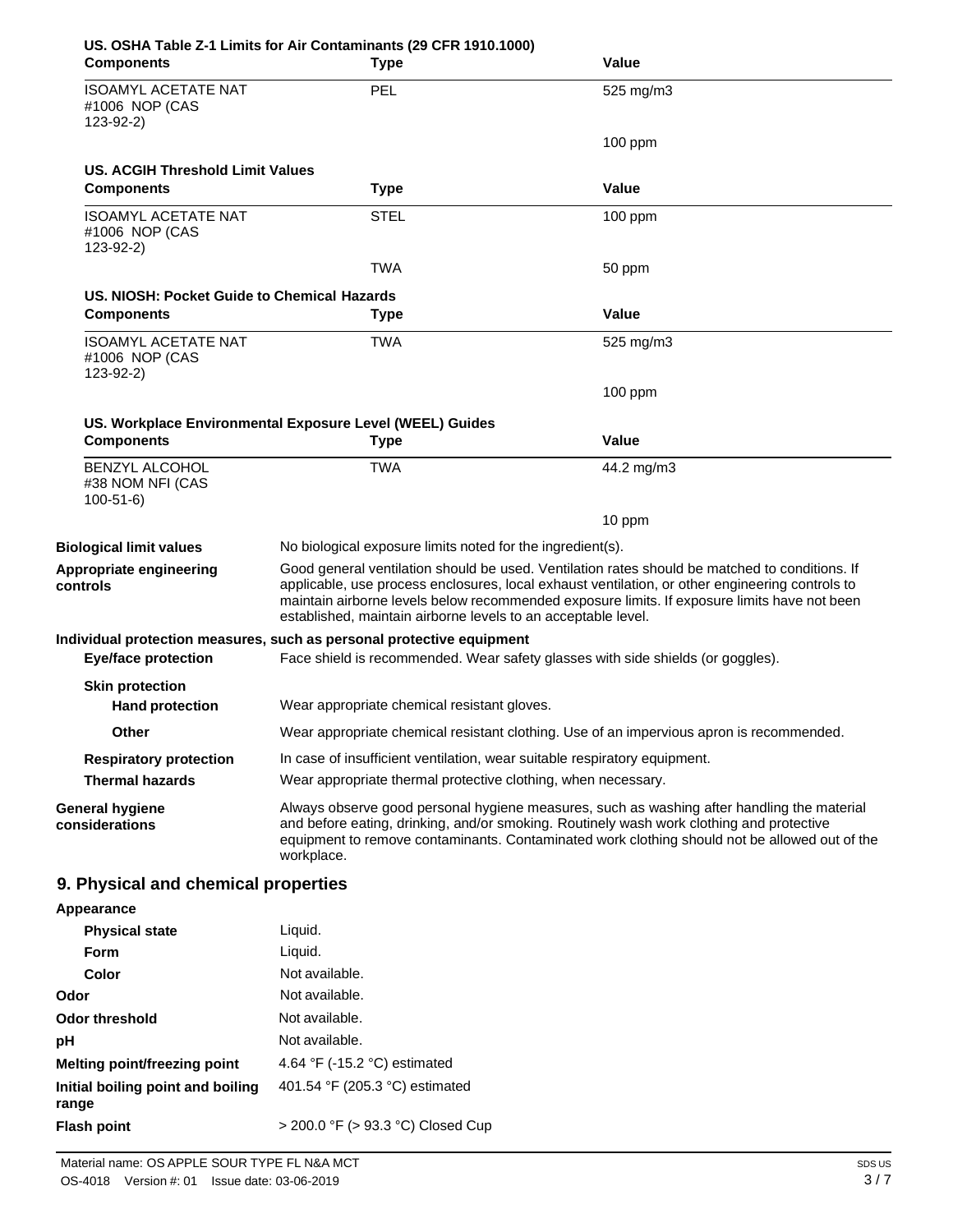| <b>Evaporation rate</b>                           | Not available.                                                                                                                                                           |
|---------------------------------------------------|--------------------------------------------------------------------------------------------------------------------------------------------------------------------------|
| Flammability (solid, gas)                         | Not applicable.                                                                                                                                                          |
| Upper/lower flammability or explosive limits      |                                                                                                                                                                          |
| <b>Flammability limit - lower</b><br>$(\%)$       | Not available.                                                                                                                                                           |
| <b>Flammability limit - upper</b><br>(%)          | Not available.                                                                                                                                                           |
| Explosive limit - lower (%)                       | Not available.                                                                                                                                                           |
| Explosive limit - upper (%)                       | Not available.                                                                                                                                                           |
| Vapor pressure                                    | 0.13 hPa estimated                                                                                                                                                       |
| Vapor density                                     | Not available.                                                                                                                                                           |
| <b>Relative density</b>                           | Not available.                                                                                                                                                           |
| Solubility(ies)                                   |                                                                                                                                                                          |
| Solubility (water)                                | Not available.                                                                                                                                                           |
| <b>Partition coefficient</b><br>(n-octanol/water) | Not available.                                                                                                                                                           |
| <b>Auto-ignition temperature</b>                  | 816.8 °F (436 °C) estimated                                                                                                                                              |
| <b>Decomposition temperature</b>                  | Not available.                                                                                                                                                           |
| <b>Viscosity</b>                                  | Not available.                                                                                                                                                           |
| <b>Other information</b>                          |                                                                                                                                                                          |
| <b>Explosive properties</b>                       | Not explosive.                                                                                                                                                           |
| <b>Flammability class</b>                         | Combustible IIIB estimated                                                                                                                                               |
| <b>Oxidizing properties</b>                       | Not oxidizing.                                                                                                                                                           |
| <b>Refractive index</b>                           | 1.4368 - 1.4668                                                                                                                                                          |
| <b>Specific gravity</b>                           | $0.93 - 0.96$                                                                                                                                                            |
| 10. Stability and reactivity                      |                                                                                                                                                                          |
| <b>Reactivity</b>                                 | The product is stable and non-reactive under normal conditions of use, storage and transport.                                                                            |
| <b>Chemical stability</b>                         | Material is stable under normal conditions.                                                                                                                              |
| <b>Possibility of hazardous</b><br>reactions      | No dangerous reaction known under conditions of normal use.                                                                                                              |
| <b>Conditions to avoid</b>                        | Keep away from heat, hot surfaces, sparks, open flames and other ignition sources. Avoid<br>temperatures exceeding the flash point. Contact with incompatible materials. |
| Incompatible materials                            | Strong oxidizing agents.                                                                                                                                                 |
| <b>Hazardous decomposition</b><br>products        | No hazardous decomposition products are known.                                                                                                                           |
| 11. Toxicological information                     |                                                                                                                                                                          |
| Information on likely routes of exposure          |                                                                                                                                                                          |
| Inhalation                                        | Prolonged inhalation may be harmful.                                                                                                                                     |

| <b>Skin contact</b>                                                                | May cause an allergic skin reaction.                     |
|------------------------------------------------------------------------------------|----------------------------------------------------------|
| Eye contact                                                                        | Direct contact with eyes may cause temporary irritation. |
| Ingestion                                                                          | Expected to be a low ingestion hazard.                   |
| Symptoms related to the<br>physical, chemical and<br>toxicological characteristics | May cause an allergic skin reaction. Dermatitis. Rash.   |

### **Information on toxicological effects**

#### **Acute toxicity**

| Components     | <b>Species</b>             | <b>Test Results</b> |
|----------------|----------------------------|---------------------|
| BENZYL ALCOHOL | #38 NOM NFI (CAS 100-51-6) |                     |
| <b>Acute</b>   |                            |                     |
| Oral           |                            |                     |
| LD50           | Rat                        | 1230 - 3100 mg/kg   |
|                |                            |                     |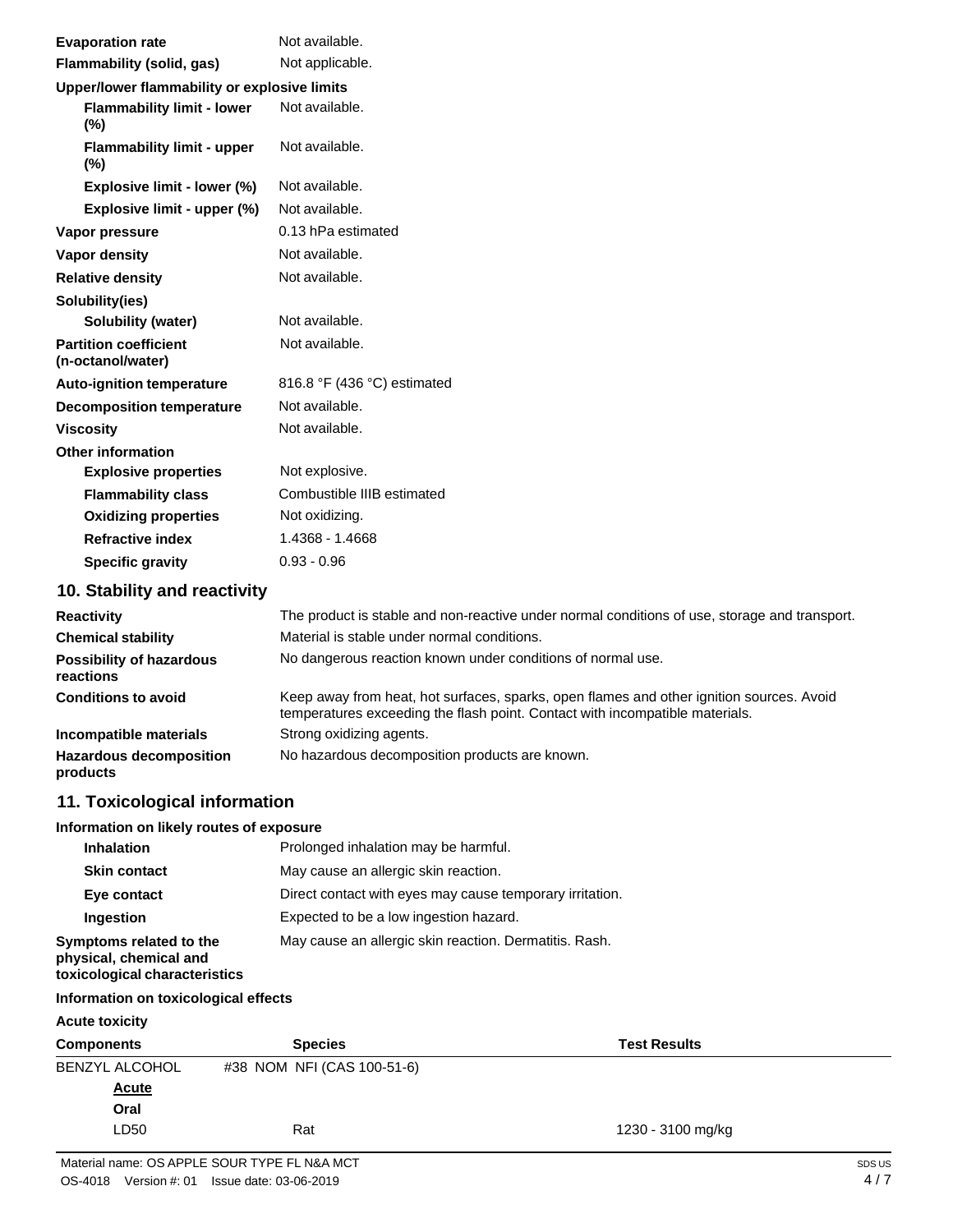| <b>Components</b>                                                                                 | <b>Species</b>                                                     | <b>Test Results</b>                                                                                                                                                                                      |
|---------------------------------------------------------------------------------------------------|--------------------------------------------------------------------|----------------------------------------------------------------------------------------------------------------------------------------------------------------------------------------------------------|
| <b>GERANIOL, NAT</b><br>#1010                                                                     | NOP (CAS 106-24-1)                                                 |                                                                                                                                                                                                          |
| <b>Acute</b>                                                                                      |                                                                    |                                                                                                                                                                                                          |
| Oral                                                                                              |                                                                    |                                                                                                                                                                                                          |
| LD50                                                                                              | Rat                                                                | 3600 mg/kg                                                                                                                                                                                               |
| <b>Skin corrosion/irritation</b>                                                                  | Prolonged skin contact may cause temporary irritation.             |                                                                                                                                                                                                          |
| Serious eye damage/eye<br><i>irritation</i>                                                       | Direct contact with eyes may cause temporary irritation.           |                                                                                                                                                                                                          |
| Respiratory or skin sensitization                                                                 |                                                                    |                                                                                                                                                                                                          |
| <b>Respiratory sensitization</b>                                                                  | Not a respiratory sensitizer.                                      |                                                                                                                                                                                                          |
| <b>Skin sensitization</b>                                                                         | May cause an allergic skin reaction.                               |                                                                                                                                                                                                          |
| <b>Germ cell mutagenicity</b>                                                                     | mutagenic or genotoxic.                                            | No data available to indicate product or any components present at greater than 0.1% are                                                                                                                 |
| Carcinogenicity                                                                                   | Not classifiable as to carcinogenicity to humans.                  |                                                                                                                                                                                                          |
| <b>IARC Monographs. Overall Evaluation of Carcinogenicity</b>                                     |                                                                    |                                                                                                                                                                                                          |
| Not listed.                                                                                       | OSHA Specifically Regulated Substances (29 CFR 1910.1001-1052)     |                                                                                                                                                                                                          |
| Not regulated.                                                                                    | US. National Toxicology Program (NTP) Report on Carcinogens        |                                                                                                                                                                                                          |
| Not listed.                                                                                       |                                                                    |                                                                                                                                                                                                          |
| <b>Reproductive toxicity</b>                                                                      |                                                                    | This product is not expected to cause reproductive or developmental effects.                                                                                                                             |
| Specific target organ toxicity -<br>single exposure                                               | Not classified.                                                    |                                                                                                                                                                                                          |
| Specific target organ toxicity -<br>repeated exposure                                             | Not classified.                                                    |                                                                                                                                                                                                          |
| <b>Aspiration hazard</b>                                                                          | Not an aspiration hazard.                                          |                                                                                                                                                                                                          |
| <b>Chronic effects</b>                                                                            | Prolonged inhalation may be harmful.                               |                                                                                                                                                                                                          |
| 12. Ecological information                                                                        |                                                                    |                                                                                                                                                                                                          |
| <b>Ecotoxicity</b>                                                                                |                                                                    | The product is not classified as environmentally hazardous. However, this does not exclude the<br>possibility that large or frequent spills can have a harmful or damaging effect on the environment.    |
| Persistence and degradability                                                                     |                                                                    | No data is available on the degradability of any ingredients in the mixture.                                                                                                                             |
| <b>Bioaccumulative potential</b>                                                                  |                                                                    |                                                                                                                                                                                                          |
| Partition coefficient n-octanol / water (log Kow)<br><b>BENZYL ALCOHOL</b><br><b>TRADE SECRET</b> | #38 NOM NFI<br>1.1<br>1.73                                         |                                                                                                                                                                                                          |
| <b>Mobility in soil</b>                                                                           | No data available.                                                 |                                                                                                                                                                                                          |
| Other adverse effects                                                                             |                                                                    | No other adverse environmental effects (e.g. ozone depletion, photochemical ozone creation<br>potential, endocrine disruption, global warming potential) are expected from this component.               |
| 13. Disposal considerations                                                                       |                                                                    |                                                                                                                                                                                                          |
| <b>Disposal instructions</b>                                                                      | accordance with local/regional/national/international regulations. | Collect and reclaim or dispose in sealed containers at licensed waste disposal site. Incinerate the<br>material under controlled conditions in an approved incinerator. Dispose of contents/container in |
| Local disposal regulations                                                                        | Dispose in accordance with all applicable regulations.             |                                                                                                                                                                                                          |
| Hazardous waste code                                                                              | disposal company.                                                  | D002: Waste Corrosive material [pH $\leq$ 2 or $\leq$ >12.5, or corrosive to steel]<br>The waste code should be assigned in discussion between the user, the producer and the waste                      |
| Waste from residues / unused<br>products                                                          | Disposal instructions).                                            | Dispose of in accordance with local regulations. Empty containers or liners may retain some<br>product residues. This material and its container must be disposed of in a safe manner (see:              |
| <b>Contaminated packaging</b>                                                                     | disposal.                                                          | Since emptied containers may retain product residue, follow label warnings even after container is<br>emptied. Empty containers should be taken to an approved waste handling site for recycling or      |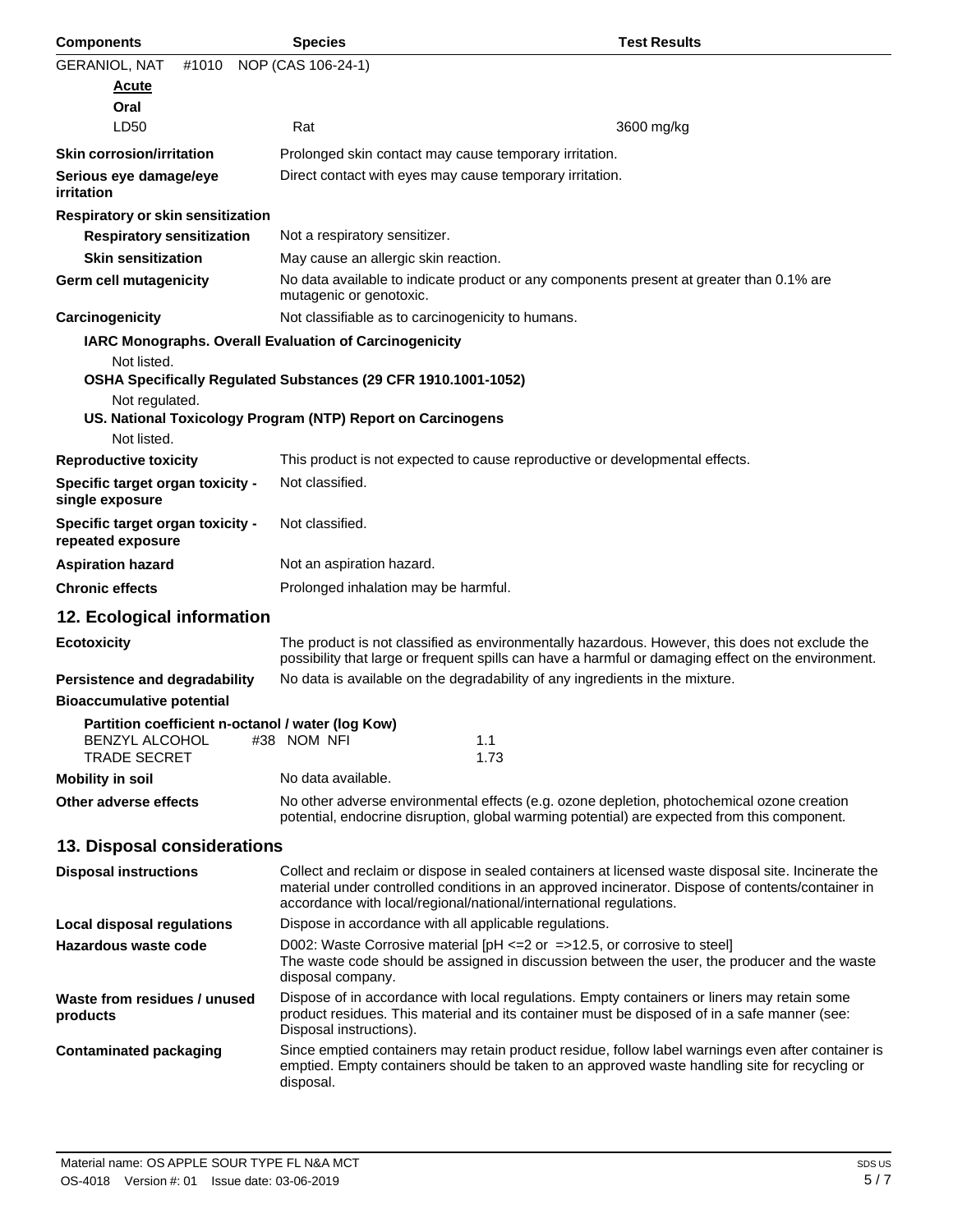### **14. Transport information**

#### **DOT**

Not regulated as dangerous goods.

#### **IATA**

Not regulated as dangerous goods.

#### **IMDG**

Not regulated as dangerous goods.

**Transport in bulk according to Annex II of MARPOL 73/78 and the IBC Code** Not established.

### **15. Regulatory information**

#### **US federal regulations** This product is a "Hazardous Chemical" as defined by the OSHA Hazard Communication Standard, 29 CFR 1910.1200.

#### **Toxic Substances Control Act (TSCA)**

**TSCA Section 12(b) Export Notification (40 CFR 707, Subpt. D)**

Not regulated.

#### **CERCLA Hazardous Substance List (40 CFR 302.4)**

ISOAMYL ACETATE NAT #1006 NOP (CAS 123-92-2) Listed.

**SARA 304 Emergency release notification**

Not regulated.

#### **OSHA Specifically Regulated Substances (29 CFR 1910.1001-1052)**

Not regulated.

#### **Superfund Amendments and Reauthorization Act of 1986 (SARA)**

#### **SARA 302 Extremely hazardous substance**

Not listed.

#### **SARA 311/312 Hazardous chemical** No (Exempt)

#### **SARA 313 (TRI reporting)**

Not regulated.

#### **Other federal regulations**

#### **Clean Air Act (CAA) Section 112 Hazardous Air Pollutants (HAPs) List**

Not regulated.

#### **Clean Air Act (CAA) Section 112(r) Accidental Release Prevention (40 CFR 68.130)**

Not regulated.

**Safe Drinking Water Act** Not regulated.

```
(SDWA)
```
#### **FEMA Priority Substances Respiratory Health and Safety in the Flavor Manufacturing Workplace**

ISOAMYL ACETATE NAT #1006 NOP (CAS 123-92-2)

#### **US state regulations**

#### **California Proposition 65**

California Safe Drinking Water and Toxic Enforcement Act of 1986 (Proposition 65): This material is not known to contain any chemicals currently listed as carcinogens or reproductive toxins. For more information go to [www.P65Warnings.ca.gov.](http://www.p65warnings.ca.gov/)

#### **International Inventories**

| Country(s) or region | Inventory name                                                            | On inventory (yes/no)* |
|----------------------|---------------------------------------------------------------------------|------------------------|
| Australia            | Australian Inventory of Chemical Substances (AICS)                        | Yes                    |
| Canada               | Domestic Substances List (DSL)                                            | No.                    |
| Canada               | Non-Domestic Substances List (NDSL)                                       | No.                    |
| China                | Inventory of Existing Chemical Substances in China (IECSC)                | Yes                    |
| Europe               | European Inventory of Existing Commercial Chemical<br>Substances (EINECS) | Yes                    |
| Europe               | European List of Notified Chemical Substances (ELINCS)                    | No                     |

Low priority